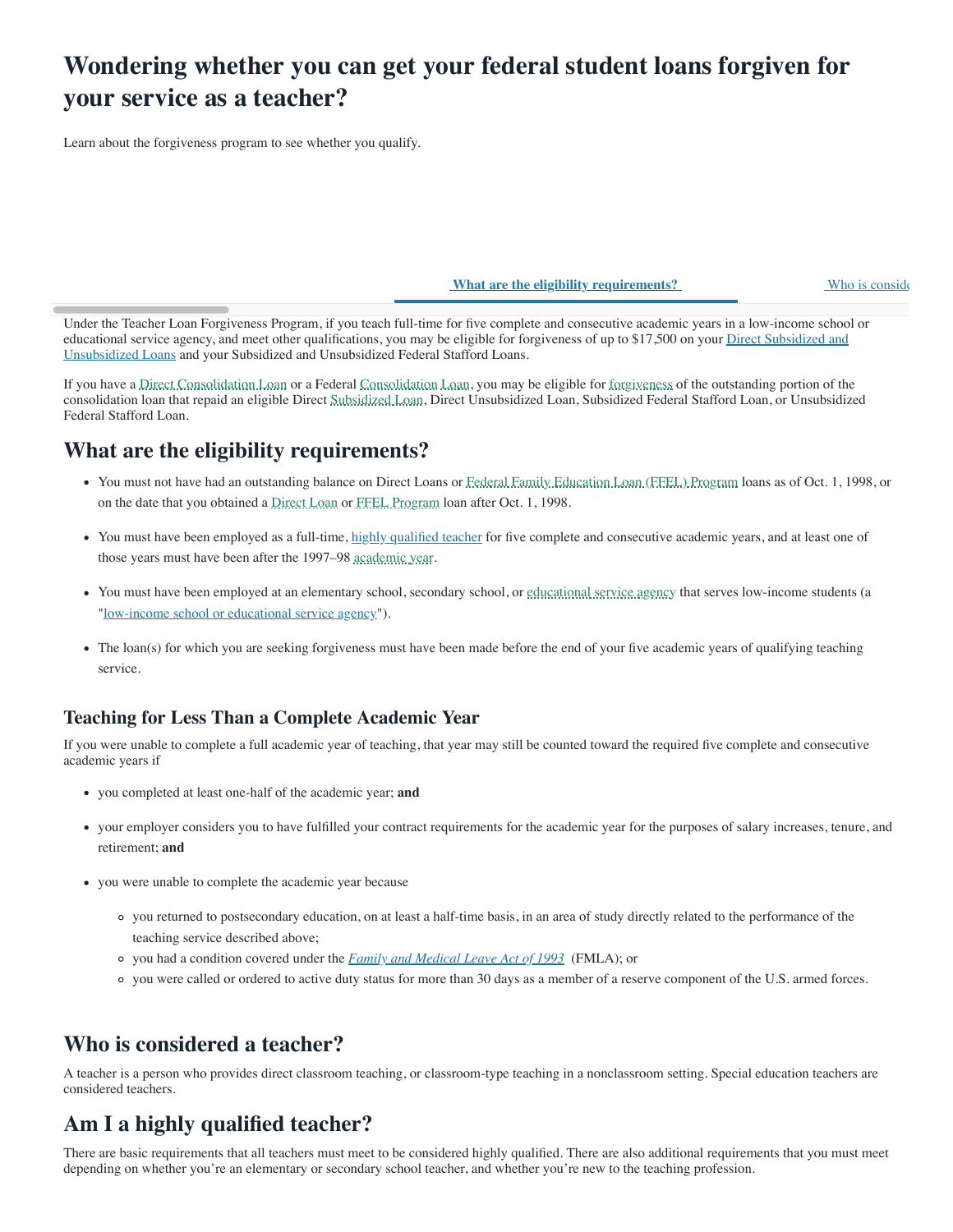#### Basic Requirements for All Teachers

To be a highly qualified teacher, you must have

- attained at least a bachelor's degree;
- received full state certification as a teacher; and
- not had certification or licensure requirements waived on an emergency, temporary, or provisional basis.

You're considered to have received full state certification even if you received your certification through alternative routes to certification or by passing the state teacher licensing examination.

If you're a teacher at a public charter school, you are considered to have received full state certification as a teacher if you meet the requirements set forth in the state's public charter school law.

#### Additional Requirements for Elementary School Teachers Who Are New to the Profession

To be considered highly qualified as an elementary school teacher who is new to the profession, you must also have demonstrated subject knowledge and teaching skills in reading, writing, mathematics, and other areas of the basic elementary school curriculum by passing a rigorous state test.

The rigorous state test may be a state-required certification or licensing test or tests in reading, writing, mathematics, and other areas of the basic elementary school curriculum.

#### Additional Requirements for Middle or Secondary School Teachers Who Are New to the Profession

To be considered highly qualified as a middle or secondary school teacher who is new to the profession, you must also have demonstrated a high level of competency in each of the academic subjects in which you teach.

To demonstrate a high level of competency, you may either

- pass a rigorous state academic subject test in each of the academic subjects in which you teach or
- successfully complete an academic major, a graduate degree, course work equivalent to an undergraduate academic major, or an advanced certification or credential in each of the academic subjects in which you teach.

The rigorous state test may be a state-required certification or licensing test or tests in each of the academic subjects in which you teach.

#### Additional Requirements for Elementary, Middle, or Secondary School Teachers Who Are Not New to the Profession

To be highly qualified as an elementary, middle, or secondary school teacher who is not new to the profession, you must also

- meet the applicable requirements for an elementary, middle, or secondary school teacher who is new to the profession or
- demonstrate competence in all the academic subjects in which you teach based on a high, objective, uniform state standard of evaluation.

The uniform state standard of evaluation may involve multiple, objective measures of teacher competency and must

- be set by the state for both grade-appropriate academic subject matter knowledge and teaching skills;
- be aligned with challenging state academic content and student academic achievement standards and developed in consultation with core content specialists, teachers, principals, and school administrators;
- provide objective, coherent information about your attainment of core content knowledge in the academic subjects in which you teach;
- be applied uniformly to all teachers in the same academic subject and the same grade level throughout the state;
- take into consideration, but not be based primarily on, the time you have been teaching in the academic subject; and
- be made available to the public upon request.

### How do I know if I'm teaching at a low-income school or educational service agency?

The school or educational service agency must be listed in the *[Teacher Cancellation Low Income \(TCLI\) Directory](https://studentaid.gov/tcli)*, which is published by the U.S. Department of Education (ED) each year. To find out if your school or educational service agency is classified as low-income, search the directory